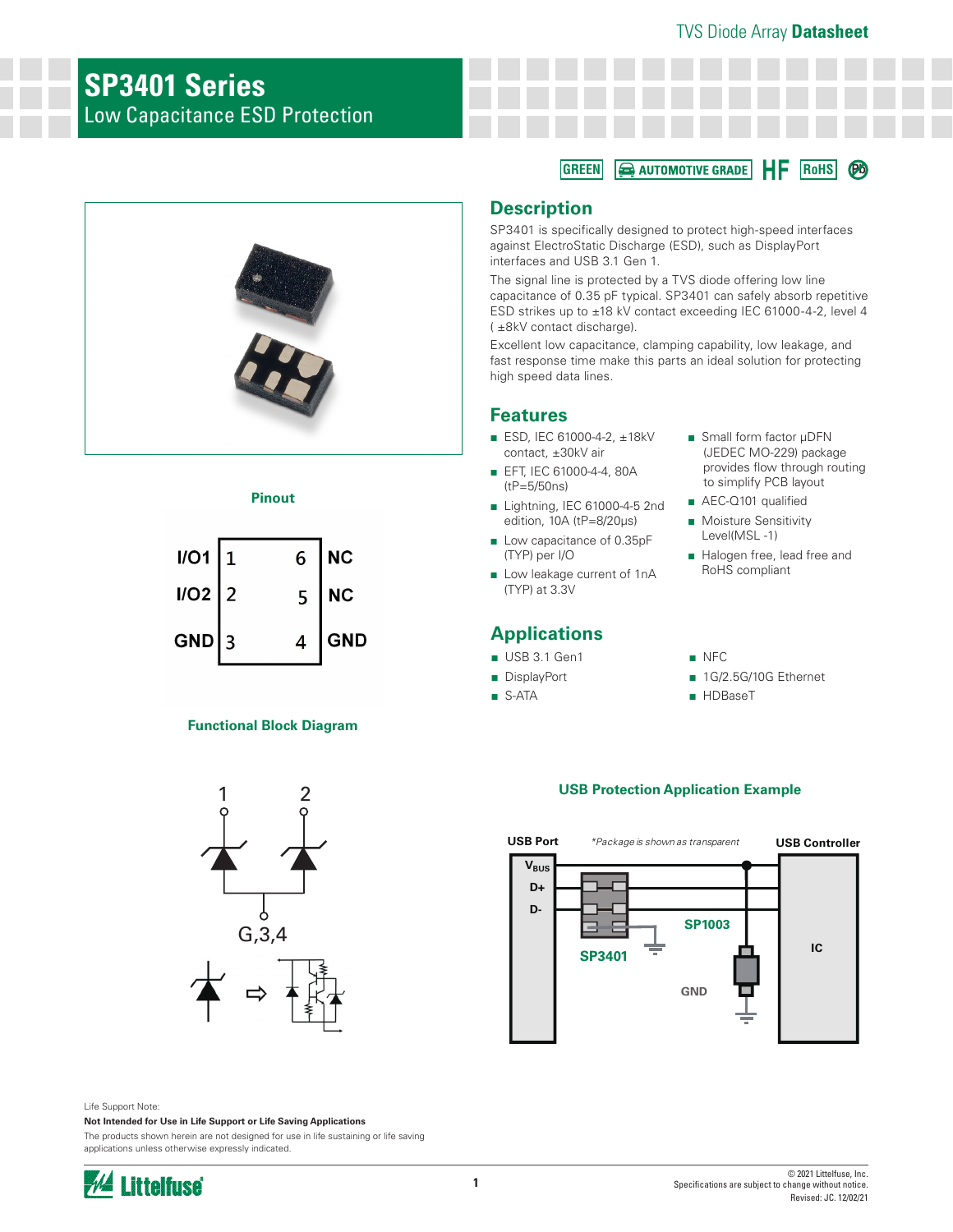#### **Absolute Maximum Ratings**

| Symbol      | <b>Parameter</b>                | <b>Value</b> | <b>Units</b> |
|-------------|---------------------------------|--------------|--------------|
| "PP         | Peak Current ( $t_{p}$ =8/20µs) | 10           |              |
| OP          | <b>Operating Temperature</b>    | -40 to 125   |              |
| <b>STOR</b> | Storage Temperature             | $-55$ to 150 |              |

Caution: Stresses above those listed in "Absolute Maximum Ratings" may cause permanent damage to the component. This is a stress only rating and operation of the component at these or any other conditions above those indicated in the operational sections of this specification is not implied.

#### **Electrical Characteristics** (T<sub>OP</sub>=25°C)

| <b>Parameter</b>                   | Symbol                      | <b>Test Conditions</b>                                            | <b>Min</b> | Typ  | <b>Max</b> | <b>Units</b> |
|------------------------------------|-----------------------------|-------------------------------------------------------------------|------------|------|------------|--------------|
| Reverse Standoff Voltage           | $V_{RWM}$                   | $I_R = 1 \mu A$                                                   |            |      | 3.3        | $\vee$       |
| Breakdown Voltage                  | $\rm V_{_{BR}}$             | $I_p = 1 \text{mA}$ , I/O to I/O                                  | 6.5        | 8.2  | 11.5       | $\vee$       |
| Reverse Leakage Current            | $L_{\text{EAK}}$            | $V_{p} = 3.3V$                                                    |            |      | 100        | nA           |
| Clamp Voltage <sup>1</sup>         | $\mathsf{V}_{\rm c}$        | $I_{\text{pp}} = 1 \text{A}$ , t <sub>p</sub> =8/20µs, I/O to I/O |            | 4    | 5          | V            |
|                                    |                             | $I_{\text{pp}}$ =10A, t <sub>n</sub> =8/20µs, I/O to I/O          |            | 7.5  | 9          | $\vee$       |
| Dynamic Resistance <sup>2</sup>    | $R_{DYN}$                   | TLP, $t_{0} = 100$ ns, I/O to I/O                                 |            | 0.28 |            | $\Omega$     |
| ESD Withstand Voltage <sup>1</sup> | $\mathsf{V}_{\mathsf{ESD}}$ | IEC 61000-4-2 (Contact Discharge)                                 | ±18        |      |            | kV           |
|                                    |                             | IEC 61000-4-2 (Air Discharge)                                     | ±30        |      |            | kV           |
| Diode Capacitance <sup>1</sup>     | $C_{\text{I/O-GND}}$        |                                                                   |            | 0.8  |            | pF           |
|                                    | $C_{VO-VO}$                 | Reverse Bias=0V, f=1MHz                                           |            | 0.35 | 0.55       |              |

**Note:** 1 Parameter is guaranteed by design and/or component characterization.

2. Transmission Line Pulse (TLP) with 100ns width, 2ns rise time, and average window t1=70ns to t2= 90ns.



#### **8/20μs Pulse Waveform**

### **Clamping voltage vs. IPP for 8/20μs waveshape**

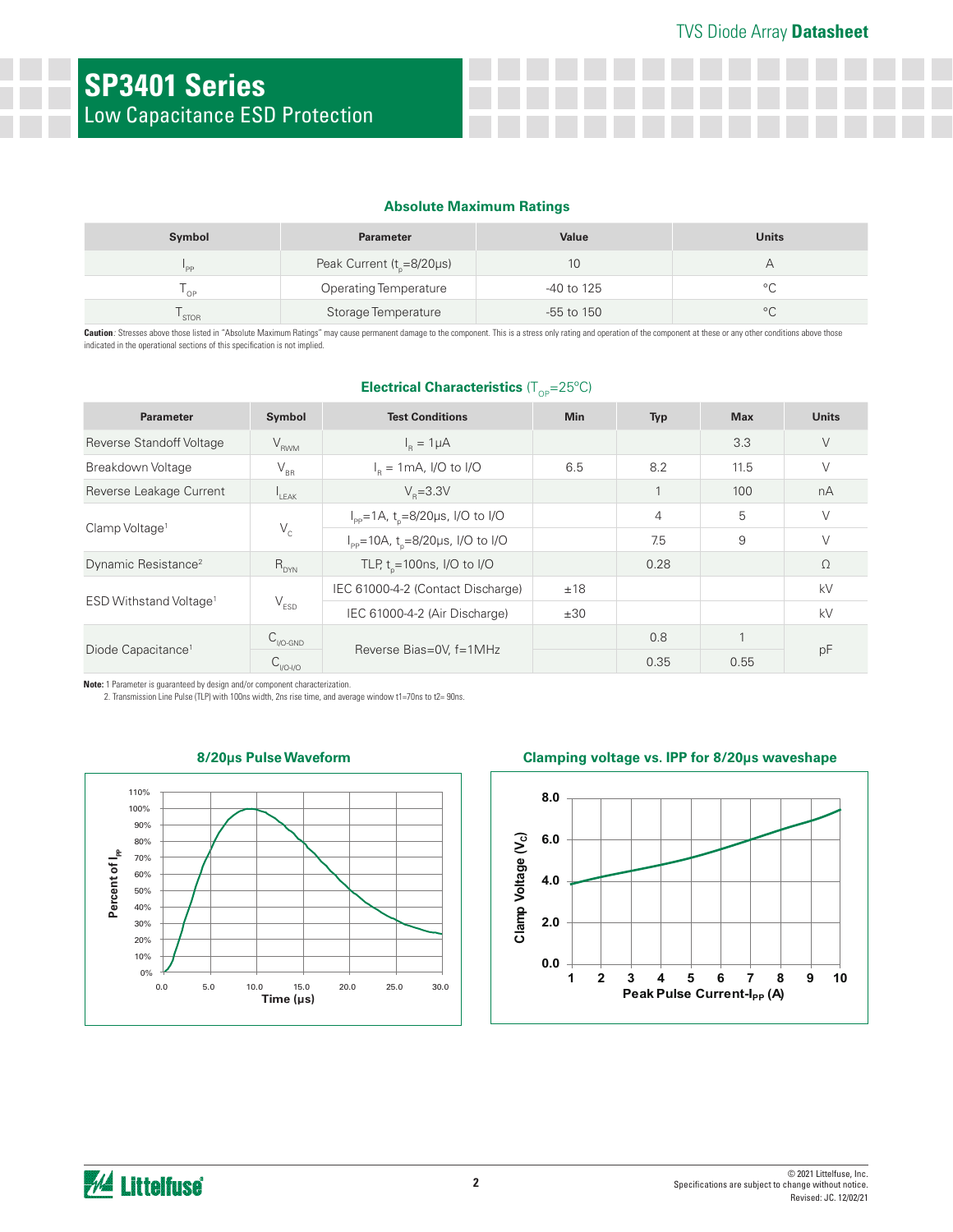

## **Positive Transmission Line Pulsing (TLP) Plot Negative Transmission Line Pulsing (TLP) Plot**

#### **IEC 61000-4-2 +8 kV Contact ESD Clamping Voltage IEC 61000-4-2 -8 kV Contact ESD Clamping Voltage**



#### **Capacitance vs. Reverse Bias**





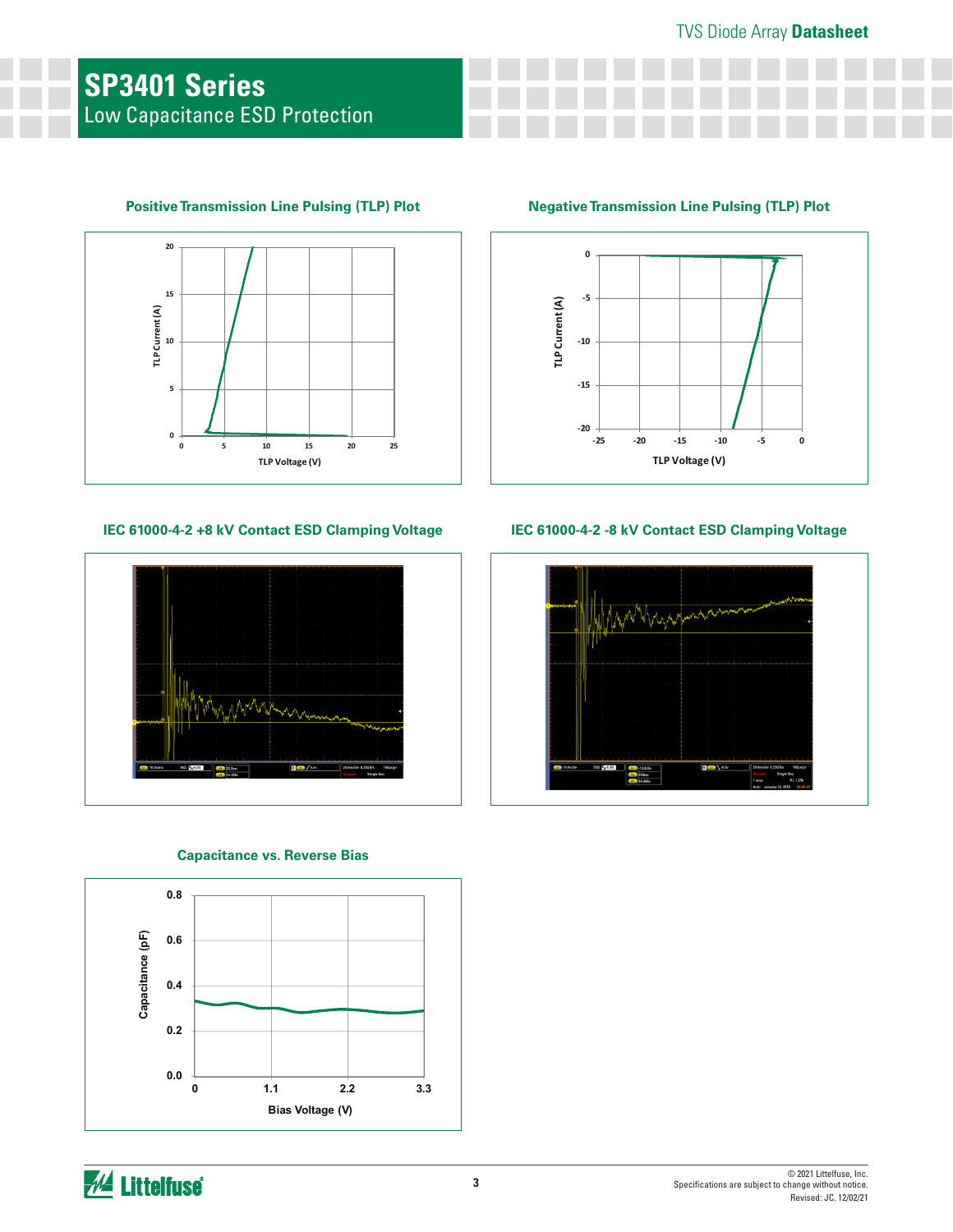# TVS Diode Array **Datasheet**

# **SP3401 Series** Low Capacitance ESD Protection

#### **Soldering Parameters**

| <b>Reflow Condition</b>                              |                                            | Pb - Free assembly |                                                   |                                    |  |
|------------------------------------------------------|--------------------------------------------|--------------------|---------------------------------------------------|------------------------------------|--|
|                                                      | - Temperature Min $(T_{s(min)})$           | $150^{\circ}$ C    |                                                   |                                    |  |
| <b>Pre Heat</b>                                      | - Temperature Max $(T_{\text{s(max)}})$    | $200^{\circ}$ C    | $T_{P}$                                           | C                                  |  |
|                                                      | - Time (min to max) $(t)$                  | $60 - 120$ secs    |                                                   | Τı<br>Ramp-up                      |  |
| Average ramp up rate (Liquidus) Temp (T,) to<br>peak |                                            | 3°C/second max     | T,<br>Temperature<br>$\textbf{T}_{\text{S(max)}}$ | τ                                  |  |
| $T_{S(max)}$ to $T_{L}$ - Ramp-up Rate               |                                            | 3°C/second max     |                                                   | Ramp-d                             |  |
|                                                      | - Temperature (T <sub>1</sub> ) (Liquidus) | $217^{\circ}$ C    |                                                   | Preheat                            |  |
| <b>Reflow</b>                                        | - Temperature (t,)                         | $60 - 150$ seconds | $\textbf{T}_{\text{S(min)}}$                      | լշ                                 |  |
| Peak Temperature (T <sub>a</sub> )                   |                                            | $260+0/5$ °C       |                                                   |                                    |  |
| Time within 5°C of actual peak Temperature (t)       |                                            | 30 seconds         | 25                                                |                                    |  |
| <b>Ramp-down Rate</b>                                |                                            | 6°C/second max     |                                                   | ← time to peak temperature<br>Time |  |
| Time 25°C to peak Temperature (T <sub>n</sub> )      |                                            | 8 minutes Max.     |                                                   |                                    |  |
| Do not exceed                                        |                                            | $260^{\circ}$ C    |                                                   |                                    |  |



#### **Product Characteristics Construction Ordering Information**

| <b>Lead Plating</b>       | Pre-Plated Frame                                          |
|---------------------------|-----------------------------------------------------------|
| <b>Lead Material</b>      | Copper Alloy                                              |
| <b>Substrate Material</b> | Silicon                                                   |
| <b>Body Material</b>      | Molded Compound                                           |
| <b>Flammability</b>       | UL Recognized compound meeting<br>flammability rating V-0 |

| <b>Part Number</b> | Package | Min. Order Qty. |
|--------------------|---------|-----------------|
| SP3401-02UTG       | uDFN-6L | 3000            |

### **Part Numbering System Part Marking System**





AJ : Part code K : Assembly code D : Date code